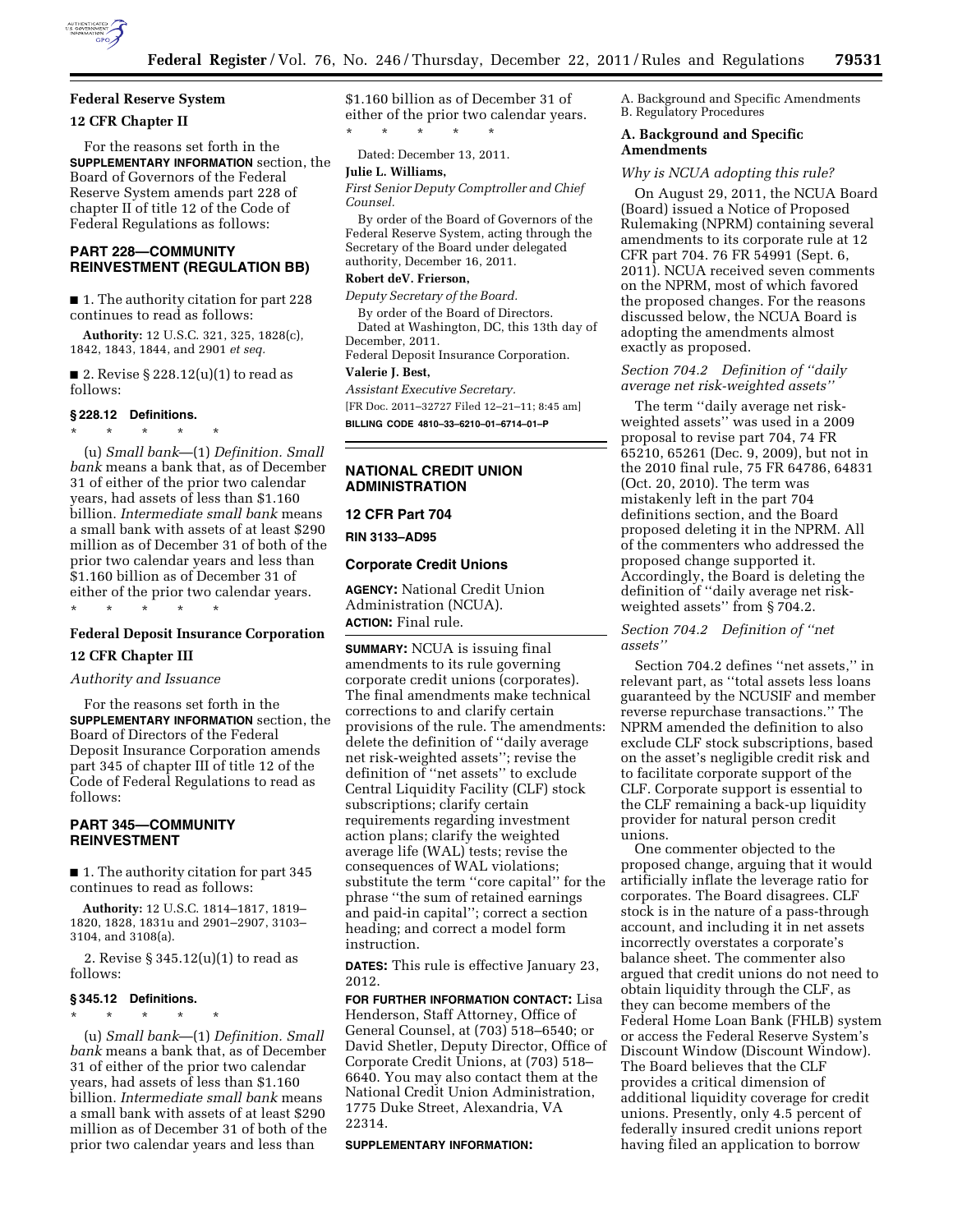from the Discount Window, and of those, only 3.3 percent have pre-pledged collateral. Also, many smaller credit unions do not have mortgage assets and would be unlikely to rely on the FHLB system to meet wholesale funding or contingent liquidity needs. The Board therefore adopts in the final rule the revised definition of net assets as proposed.

### *Section 704.6 Requirements for Investment Action Plans*

Sections  $704.6(c)(3)$  and  $(f)(4)$  trigger consequences, set forth in § 704.10, for violations of certain concentration limits and credit rating requirements. To clarify the applicability of these triggering provisions, the Board proposed moving them to a new § 704.6(h). Under proposed § 704.6(h), an investment would be subject to the requirements of § 704.10 if it violated any of the concentration limits or credit rating requirements of § 704.6.

The NPRM noted that  $\S 704.6(f)(4)(i)$ provides that an investment is subject to the requirements of § 704.10 if its credit rating is downgraded, after purchase, ''below the minimum rating requirements of this part.'' It further noted that, pursuant to section 939A of the Dodd-Frank Wall Street Reform and Consumer Protection Act,<sup>1</sup> the NCUA Board issued a proposed rule recodifying  $\S 704.6(f)(4)(i)$  at § 704.6(f)(3)(i) and revising it to state than an investment is subject to § 704.10 if ''[t]here is reason to believe that the obligor no longer has a very strong capacity to meet its financial obligations for the remaining projected life of the security.'' 76 FR 11164, 11171 (Mar. 1, 2011). The NPRM included this proposed language at new § 704.6(h)(1) even though the language was not yet final.

Three commenters objected to including language from the proposed credit ratings rule in this rulemaking. They urged NCUA to wait until the credit ratings rule was final before amending § 704.6(f)(4)(i) as discussed above. The Board agrees. The Board had anticipated that the credit ratings rule would be final by now, but that rule has been delayed. Accordingly, the final rule retains the reference to ''minimum ratings requirement.'' Since no commenters objected to moving the triggering provisions, the Board moves  $\S 704.6(c)(3)$  and (f)(4) to new  $\S 704.6(h)$ in the final rule as proposed.

## *Section 704.8 Clarifying the WAL Tests*

Sections 704.8(f) and 704.8(g) establish certain WAL limits for corporate loan and investment portfolios. They also require each corporate to test those assets periodically for compliance. NCUA intended to allow corporates to include cash in the WAL calculation and clarified that intent in the NPRM by replacing the phrase ''loan and investment portfolio'' in paragraphs (f) and (g) with the phrase ''financial assets, consisting of cash, investments, and loans.'' All of the commenters who addressed this proposed change supported it, and therefore the Board adopts it in the final rule.

## *Section 704.8 Consequences of WAL Violations*

Section 704.8(j) provides consequences for a corporate's violation of the interest rate sensitivity and WAL conditions of  $\S 704.8(d)$ , (f), and (g). These consequences can include reporting requirements, preparation of a written action plan, and capital category reclassification under § 704.4. To reduce regulatory burden, the Board determined that violations of WAL conditions should not be subject to capital category reclassification and, in the NPRM, proposed exempting such violations from the requirements of § 704.8(j)(2)(ii) and (iii). All of the commenters who addressed this proposed change supported it, and therefore the Board adopts it in the final rule. The Board notes that persistent WAL violations may still trigger the reporting and action plan requirements of § 704.8(j)(1) and (2)(i).

### *Section 704.18 Fidelity Bond Maximum Deductible*

Section 704.18(e)(1) provides a table for corporates to calculate the maximum deductible allowed for fidelity bonds purchased for employees and officials. The maximum deductible is based on a corporate's core capital ratio and a percentage of the sum of its retained earnings and paid-in capital. The 2010 revision to part 704 changed the term ''paid-in capital'' to ''perpetual contributed capital'' but neglected to change the reference in § 704.18. *See* 75 FR 64786 (Oct. 20, 2010).

In the NPRM, the Board proposed changing the phrase ''the sum of its retained earnings and paid-in capital'' to the term ''core capital.'' Section 704.2 defines ''core capital'' primarily as ''the sum of: (1) Retained earnings; (2) Perpetual contributed capital; (3) The retained earnings of any acquired credit union, or of an integrated set of

activities and assets, calculated at the point of acquisition, if the acquisition was a mutual combination; and (4) Minority interests in the equity accounts of CUSOs that are fully consolidated.'' The Board proposed this substitution, rather than simply replacing ''paid-in capital'' with ''perpetual contributed capital,'' because the table already requires the calculation of core capital in deriving the core capital ratio. Two commenters stated that ''perpetual contributed capital'' should be the replacement term and that NCUA had not provided enough justification for adding the two additional components of ''core capital.'' The Board notes that adding additional components to the number from which the maximum deductible is derived ultimately raises the maximum deductible, which relieves regulatory burden. Accordingly, the Board adopts the proposed change in the final rule.

## *Section 704.19 Correction to Section Heading*

The 2009 proposed revisions to part 704 added new § 704.19, ''Disclosure of executive and director compensation.'' 74 FR 65210, 65252 (Dec. 9, 2009). The proposal would have required corporates to disclose the compensation of each senior executive officer and director annually. *Id.* at 65275. The 2010 final rule removed the reference to directors in the text of § 704.19, but failed to do so in the heading. *See* 75 FR 64786 (Oct. 20, 2010). In the NPRM, the Board proposed harmonizing the two by removing the words ''and director'' from the heading. All of the commenters who addressed this proposed change supported it, and therefore the Board adopts it in the final rule.

#### *Appendix A, Model Form D*

The 2010 final rule included an incorrect date instruction on Model Form D in Appendix A. *Id.* at 64851. Model Form D included introductory text indicating that the form was for use before October 20, 2011, when it should have stated that the form is for use after that date. The Board replaced the word ''before'' with the phrase ''on and after'' in the NPRM. All of the commenters who addressed this proposed change supported it, and therefore the Board adopts it in the final rule.

#### **B. Regulatory Procedures**

### *Regulatory Flexibility Act*

The Regulatory Flexibility Act requires NCUA to prepare an analysis to describe any significant economic impact any proposed regulation may have on a substantial number of small

<sup>1</sup> 15 U.S.C. 78o–7 (requiring federal agencies, including NCUA, to review their regulations for any references to using credit ratings to assess the creditworthiness of an investment, remove those references, and substitute other standards of creditworthiness).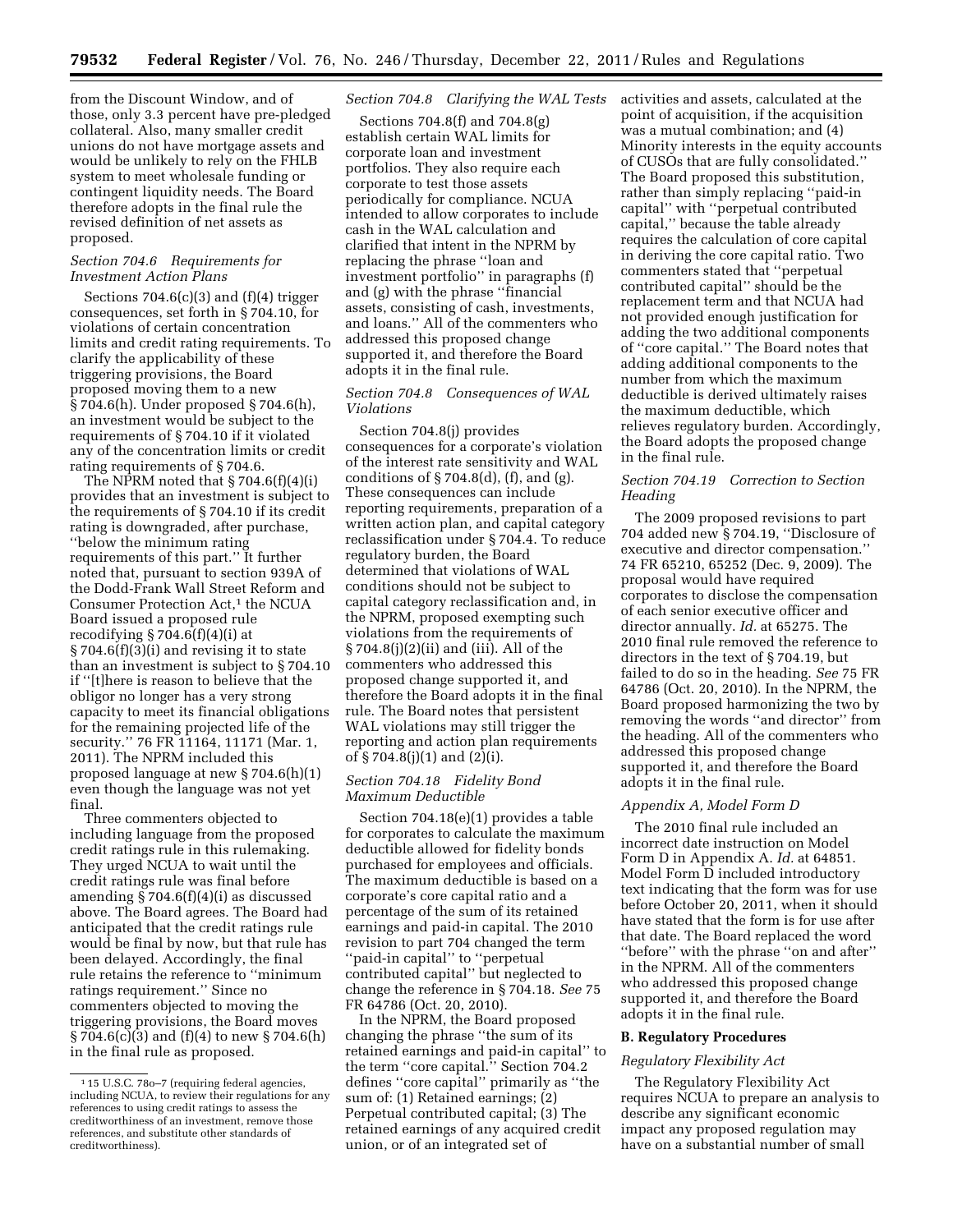entities (those under \$10 million in assets). This final rule applies only to corporate credit unions, all of which have assets well in excess of \$10 million. Accordingly, the final rule will not have a significant economic impact on a substantial number of small credit unions, and a regulatory flexibility analysis is not required.

## *Paperwork Reduction Act*

The Paperwork Reduction Act of 1995 (PRA) applies to rulemakings in which an agency by rule creates a new paperwork burden on regulated entities or modifies an existing burden. 44 U.S.C. 3507(d); 5 CFR part 1320. For purposes of the PRA, a paperwork burden may take the form of either a reporting or a recordkeeping requirement, both referred to as information collections. This final rule does not impose any new paperwork burden.

### *Executive Order 13132*

Executive Order 13132 encourages independent regulatory agencies to consider the impact of their actions on state and local interests. In adherence to fundamental federalism principles, NCUA, an independent regulatory agency as defined in 44 U.S.C. 3502(5), voluntarily complies with the executive order.

The final rule would not have substantial direct effects on the states, on the connection between the national government and the states, or on the distribution of power and responsibilities among the various levels of government. NCUA has determined that this rule does not constitute a policy that has federalism implications for purposes of the executive order.

*The Treasury and General Government Appropriations Act, 1999—Assessment of Federal Regulations and Policies on Families* 

NCUA has determined that this final rule will not affect family well-being within the meaning of section 654 of the Treasury and General Government Appropriations Act, 1999, Pub. L. 105– 277, 112 Stat. 2681 (1998).

## **List of Subjects in 12 CFR Part 704**

Credit unions, Corporate credit unions, Reporting and recordkeeping requirements.

By the National Credit Union Administration Board on December 15, 2011.

# **Mary F. Rupp,**

# *Secretary of the Board.*

For the reasons stated above, the National Credit Union Administration amends 12 CFR part 704 as set forth below:

# **PART 704—CORPORATE CREDIT UNIONS**

■ 1. The authority citation for part 704 continues to read as follows:

**Authority:** 12 U.S.C. 1762, 1766(a), 1772a, 1781, 1789, and 1795e.

■ 2. Amend § 704.2 by removing the definition of ''daily average net riskweighted assets'' and revising the definition of ''net assets'' to read as follows:

## **§ 704.2 Definitions.**

\* \* \* \* \* *Net assets* means total assets less Central Liquidity Facility (CLF) stock subscriptions, loans guaranteed by the NCUSIF, and member reverse repurchase transactions. For its own account, a corporate credit union's payables under reverse repurchase agreements and receivables under repurchase agreements may be netted out if the GAAP conditions for offsetting are met. Also, any amounts deducted from core capital in calculating adjusted core capital are also deducted from net assets.

\* \* \* \* \*

■ 3. Amend § 704.6 by removing paragraphs  $(c)(3)$  and  $(f)(4)$  and adding paragraph (h) to read as follows:

#### **§ 704.6 Credit risk management.**  \* \* \* \* \*

*(h) Requirements for investment action plans.* An investment is subject to the requirements of § 704.10 of this part if:

(1) An NRSRO that rates the investment downgrades that rating, after purchase, below the minimum rating requirements of this part; or

(2) The investment is part of an asset class or group of investments that exceeds the issuer, sector, or subsector concentration limits of this section. For purposes of measurement, each new credit transaction must be evaluated in terms of the corporate credit union's capital at the time of the transaction. An investment that fails a requirement of this section because of a subsequent reduction in capital will be deemed nonconforming. A corporate credit union is required to exercise reasonable efforts to bring nonconforming investments into conformity within 90 calendar days. Investments that remain nonconforming for more than 90 calendar days will be deemed to fail a requirement of this section and the corporate credit union will have to comply with § 704.10 of this part.

■ 4. Amend § 704.8 by:

\* \* \* \* \*

- a. Revising the first two sentences in
- paragraphs (f) and (g); and
- $\blacksquare$  b. Revising (j)(2)(ii) and (iii). The revisions read as follows:

### **§ 704.8 Asset and liability management.**

(f) \* \* \* The weighted average life (WAL) of a corporate credit union's financial assets, consisting of cash, investments, and loans, but excluding derivative contracts and equity investments, may not exceed 2 years. A corporate credit union must test its financial assets at least quarterly, including once on the last day of the calendar quarter, for compliance with this WAL limitation. \* \* \*

(g) \* \* \* The weighted average life (WAL) of a corporate credit union's financial assets, consisting of cash, investments, and loans, but excluding derivative contracts and equity investments, may not exceed 2.25 years when prepayment speeds are reduced by 50 percent. A corporate credit union must test its financial assets at least quarterly, including once on the last day of the calendar quarter, for compliance with this WAL limitation. \* \*

- \* \* \* \* \* (j) \* \* \*
- $(2) * * * *$
- 

(ii) If presently categorized as adequately capitalized or well capitalized for prompt corrective action purposes, and the violation was of paragraph (d) of this section, immediately be recategorized as undercapitalized until the violation is corrected, and

(iii) If presently categorized as less than adequately capitalized, and the violation was of paragraph (d) of this section, immediately be downgraded one additional capital category.

■ 5. Amend § 704.18 by revising the table in paragraph (e)(1) to read as follows:

### **§ 704.18 Fidelity bond coverage.**

\* \* \* \* \*

\* \* \* \* \* (e) \* \* \*

 $(1) * * * *$ 

| Core capital ratio            | Maximum deductible               |
|-------------------------------|----------------------------------|
| Less than 1.0 percent         | 7.5 percent of core<br>capital.  |
| 1.0–1.74 percent              | 10.0 percent of core<br>capital. |
| 1.75-2.24 percent             | 12.0 percent of core<br>capital. |
| Greater than 2.25<br>percent. | 15.0 percent of core<br>capital. |
|                               |                                  |

\* \* \* \* \*